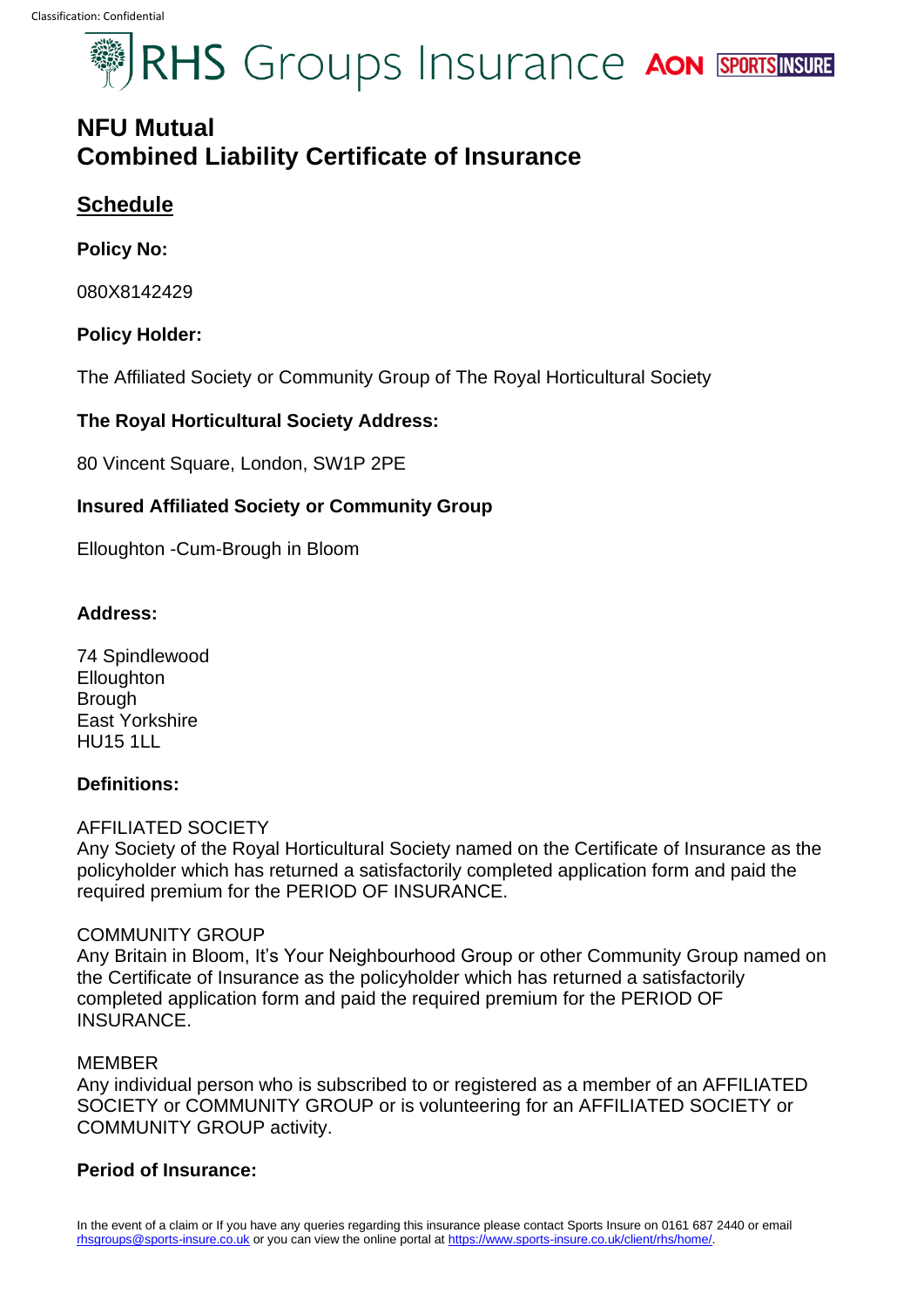## RHS Groups Insurance AON SPORTSINSURE

1st February 2022 –  $31<sup>st</sup>$  January 2023

#### **Business Description:**

Horticultural and social activities organised by the AFFILIATED SOCIETY or COMMUNITY GROUP within the United Kingdom, the Channel Islands or the Isle of Man.

#### **Total Premium: £75**

| <b>Employers Liability</b><br><b>Public Liability</b> | £10,000,000<br>£5,000,000 |  |
|-------------------------------------------------------|---------------------------|--|
|                                                       |                           |  |

#### **Section 1: Employers' Liability**

**Limit of Indemnity any one event:** GBP 10,000,000

**Terrorism sub-limit any one event:** GBP 5,000,000

#### **Section 2: Public Liability**

**Limit of Indemnity any one event:** GBP 5,000,000

**Terrorism sub-limit any one event:** GBP 2,500,000

**Excess:** Nil

#### **Section 3: Products Liability**

#### **Limit of Indemnity any one event and in the aggregate for the period of insurance:**

If Public Liability is Insured: As per Section 2: GBP 5,000,000

#### **Terrorism sub-limit any one event and in the aggregate for the period of insurance:**

If Public Liability is Insured: As per Section 2: GBP 2,500,000

#### **Data Protection sub-limit in the aggregate for the period of insurance:**

If Public Liability is Insured: As per Section 2: GBP 500,000